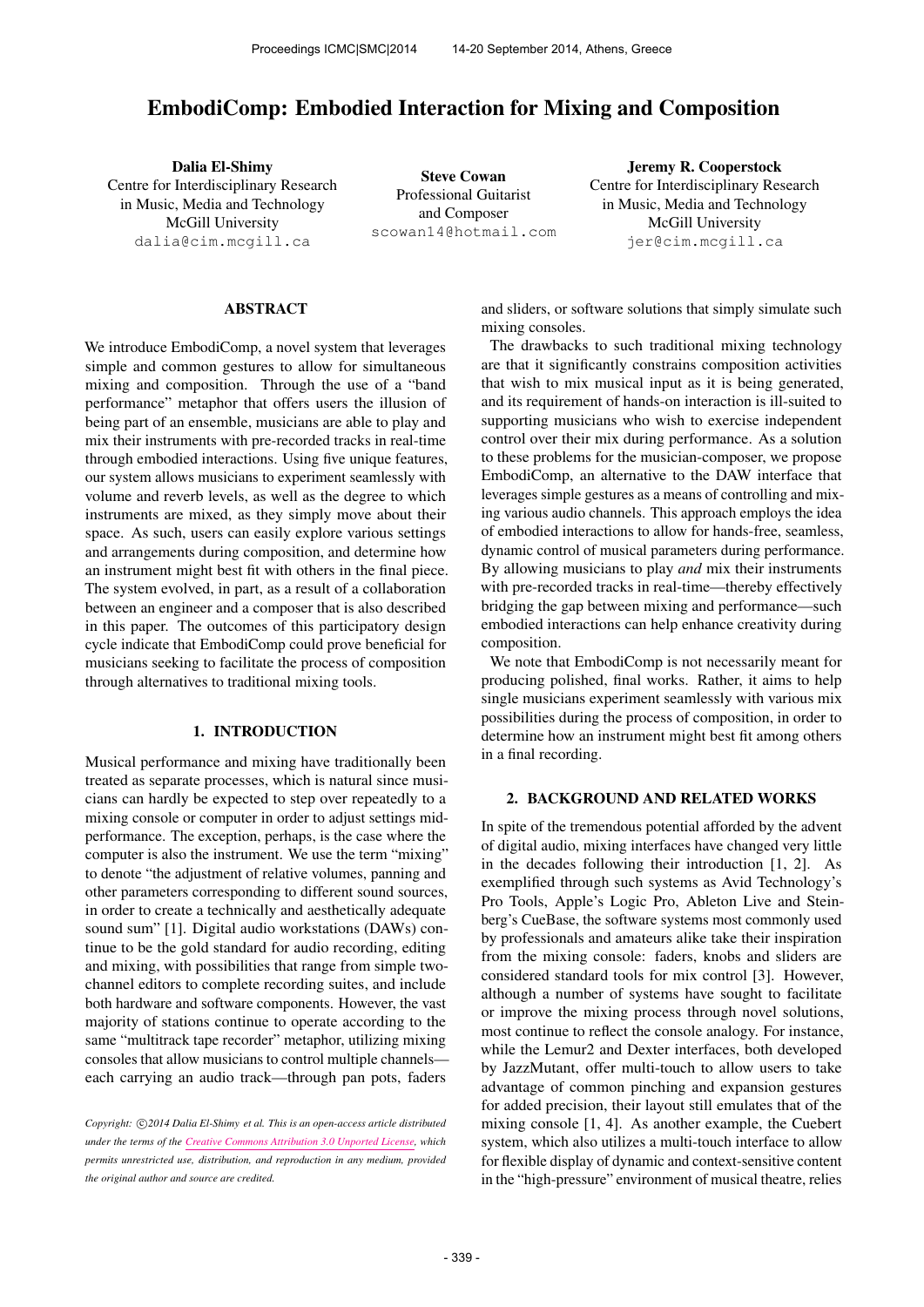on a traditional mixing board paradigm as well [2].

Nonetheless, a few alternatives have been proposed. For instance, Pachet et al. introduced the concept of "dynamic audio mixing", which offers listeners direct control over the spatialization of musical pieces [5]. To facilitate this process, while allowing users to move more than one sound source at a time, the authors employ a constraint paradigm that aims to preserve the properties of the configuration of sound sources that need to be satisfied in order to maintain "coherent, nice-sounding mixings". Such ideas were implemented through MusicSpace, a system whereby speaker icons representing sound sources, and an avatar representing the listener, can be moved graphically to induce real-time changes in the spatial arrangement of an overall piece [6]. This work can also be seen as an example of the emerging active music listening paradigm, which gives listeners the ability to mix and manipulate the different constituent sources, or "stems", of a musical piece on their own [7]. Similarly, Carrascal et al. developed an interface that allows its users to manipulate spatially arranged sound sources, in an attempt to take into account modern mixing technologies such as surround and 3D audio [1]. Another example is the waveTable, a tabletop audio waveform editor that combines multi-touch and tangible interaction techniques, allowing users to manipulate sound samples directly [8]. Furthermore, the Chopping Board allows users to "chop" and re-sequence tracks through interaction with a physical "editing pad" that can detect their gestures through a combination of infrared and touch sensors [9]. Our final example is Noisescape, a 3D first-person computer game where users can collaboratively compose complex musical structures, by creating and combining elements with varying physical attributes [10]. However, much like those inspired by mixing consoles, the systems described here do not support simultaneous performance with an instrument and mixing by the same user. Therefore, we turn instead to the concept of embodied interactions as a solution that allows for hands-free, seamless, dynamic control of musical parameters mid-performance.

The idea of embodiment is deeply rooted within the musical context, with Godøy et al. describing the well-established links between musical sounds and sound-producing movement as an "embodied understanding of music perception and cognition" [11]. Embodied music cognition views the relationship between sound and movement as having its roots in the broader paradigm of embodied cognition, which stipulates that people relate perception to mental stimulations of associated actions. For our purposes, however, we use the related notion of embodied interaction commonly found in human-computer interaction research, and described by Antle et al. as "leveraging users' natural body movement in direct interaction with spaces and everyday objects to control computational systems" [12]. Examples of this notion within the context of music include the Sound Maker system, which was designed to map a user's location and movement to changes in the pitch, tempo and volume of an electronically-generated percussive stream, and can also be seen as providing an alternative to traditional mixing techniques. Furthermore,

the Ariel system, designed by Corness and Schirphorst, system responds to gestures utilized by musicians during improvisation with simulated breathing sounds. Ariel was specifically designed to capitalize on the ability of skilled musicians to exchange, detect and tacitly respond to cues for interpersonal interactions [13]. Finally, Bakker et al. advocate the use of embodied interaction within the context of musical learning for children. As an example, the authors developed the Moving Sounds Tangibles, a system that allows children to learn abstract sound concepts such as pitch, volume and tempo by manipulating a set of interactive tangibles designed in accordance with various schemata, or higher-order cognitive structures that emerge from recurring patterns of bodily or sensori-motor experience [14].

#### 3. SYSTEM DESCRIPTION

EmbodiComp allows for simultaneous performance and mixing according to a "band performance" metaphor: a musician using the system is given the illusion of performing alongside two virtual "band members", each of whom is assigned a pre-recorded track. A graphical user interface (GUI), seen in Figure 1, offers a top down view of all participants, including the user, as avatars. The musician can then play their instrument and interact with the other band members' tracks according to the system features described next.

#### 3.1 Features

EmbodiComp currently offers musicians the following five features:

- Dynamic volume: As a user moves *towards* the avatar of another band member, the pre-recorded track associated with that band member is experienced as gradually increasing in volume. The converse holds true as the user moves away from that band member's.
- Dynamic reverb: As a user moves *away* from the avatar of another band member, the pre-recorded track associated with that band member is experienced as gradually increasing in reverberation. The converse holds true as they move towards that band member's avatar.
- Mix control: This feature allows the user to change the mix of their instrument with the pre-recorded tracks by tilting their head. Tilting to the left will move the sound of their instrument, along with that of the band member whose avatar is to their left, entirely to the left headphone. The track of the band member whose avatar is to their right will be heard unaccompanied through the right headphone. The converse holds true when the user tilts their heads to the right.
- Track panning: A user can isolate each of the prerecorded tracks by changing their body's orientation. Turning their body to the left will allow them to hear only the track of the band member whose avatar is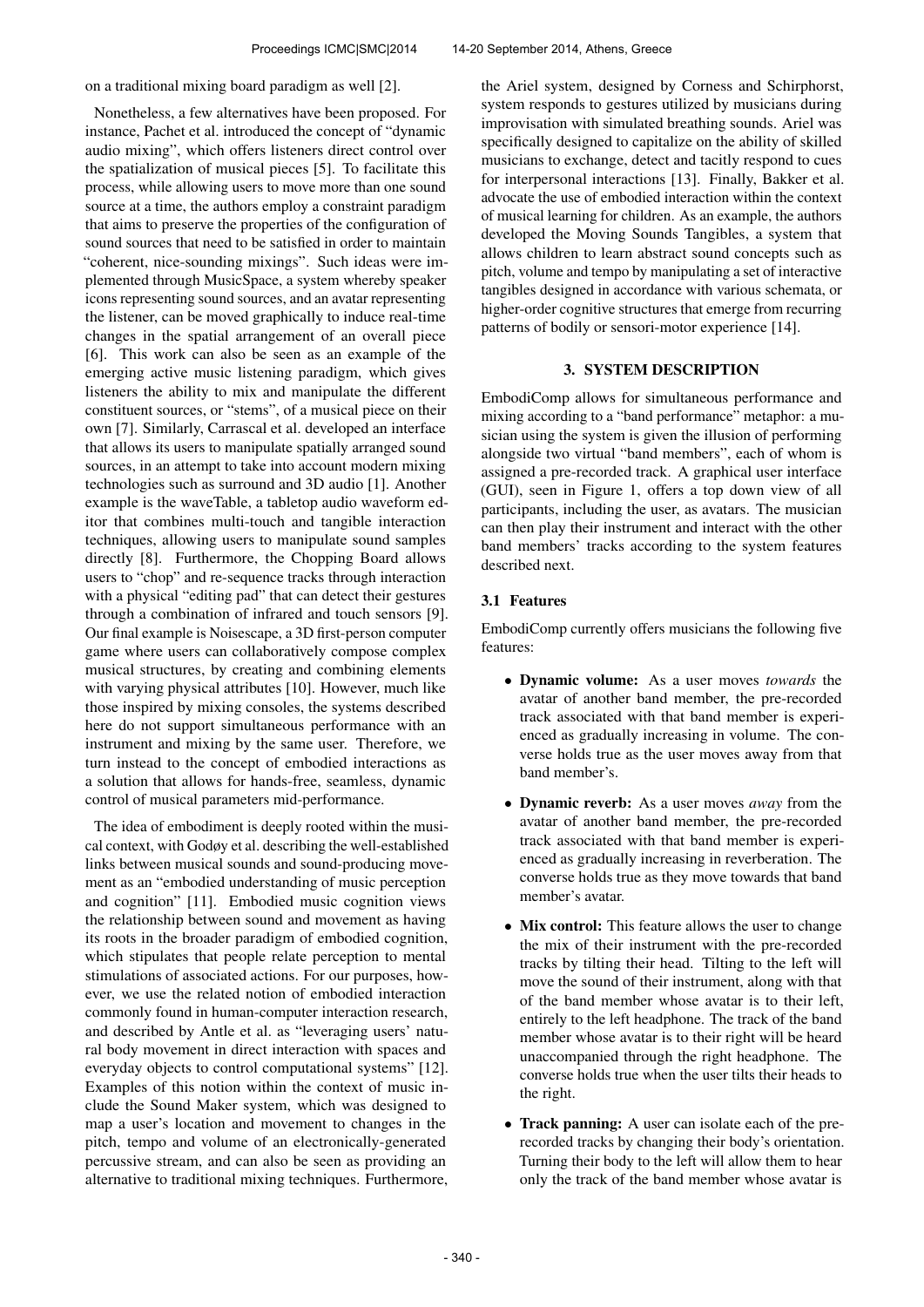

Figure 1. Main graphical user interface, which includes a control panel and animated graphics. The user's avatar is in red.

to their left, entirely through the left headphone. The track of the band member whose avatar is to their right will become silent. The user's own instrument will continue to sound the same, coming through both headphones. The converse holds true when the user turns their body to the right.

• Musician spatialization: This features allows a user to experience the pre-recorded tracks as spatialized sound sources within their own space. The spatialization effect is determined by the user's body orientation, and changes accordingly.

#### 3.2 Graphical User Interface

As mentioned above, EmbodiComp offers musicians access to a main graphical user interface, seen in Figure 1, that serves a number of functions. First, the avatars representing the user among the band members are dynamically animated to graphically reflect the changes in sound effected by the system features. In addition, the panel on the left side of the main GUI, allows users to set the base volume and reverb levels for themselves and the pre-recorded tracks at the very start of a session. It is those base values that are subsequently affected by the system features. The panel also allows users to start and stop the system, calibrate the tracking device, and select the sensitivities of the dynamic volume and dynamic reverb features.

Users also have access to the secondary GUI seen in Figure 2, which allows them to select the system features they would like to use, and move the avatars of the virtual band members, independently of their actual physical positions. Moving the avatars allows users to experiment with the subset of the overall dynamic volume and dynamic reverb ranges they experience. Specifically, the range for both

features is determined as a function of the minimum and maximum possible distances between any two avatars. If a user moves one band member's avatar significantly closer, this in turn reduces the maximum distance that can be achieved relative to that avatar as the user moves about in their physical space. As a result, they will experience a subset of volume changes closer to the higher end of the possible dynamic volume range, and a subset of reverb changes closer to the lower end of the possible dynamic reverb range for the track associated with that particular avatar.

#### 3.3 Configuration

Our system configuration can be seen in Figure 3. The musician's instrument is captured by an audio interface, such as the Roland Edirol FA-101. It is then routed, along with two pre-recorded tracks loaded in a sequencer such as Ardour, to our SuperCollider (SC) software via the JACK Audio Connection Kit. The musician's position and orientation information is tracked by a Microsoft Kinect, and also sent to our SuperCollider software via Open Sound Control messages. Such information is then used to process the audio streams according to the user's choice of system features described above. Subsequently, the resulting mix is sent back to JACK, where it can be routed to the audio interface for playback, and to the sequencer for recording. We note that, as an alternative to loading pre-recorded tracks in a sequencer, a musician can also choose to mix his instrument with tracks recorded on-the-fly and played back through a Loop Station connected to the audio interface. In either case, the tracks can be routed to SuperCollider as separate channels.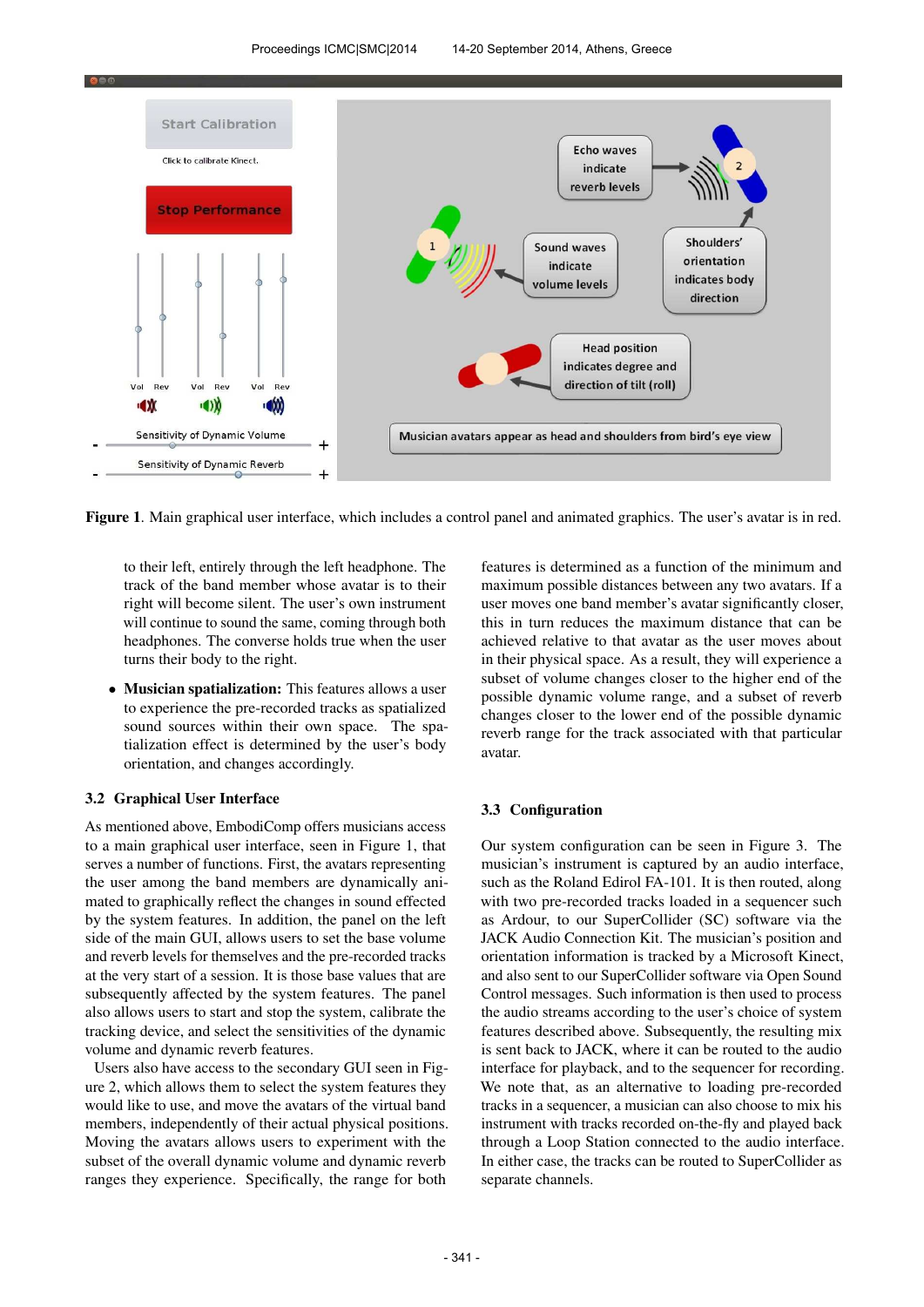

Figure 2. Secondary graphical user interface for feature selection and avatar control.



....... Software Connection

Figure 3. Configuration of the system's hardware and software components.

# 4. PARTICIPATORY DESIGN CYCLE

Inspired by a previous project on augmented distributed performance described in reference [15], we had developed a prototype for EmbodiComp that encompassed three of the features described in Section 3.1: dynamic volume, track panning and musician spatialization. In a bid to further refine the system's existing features and explore new ones, while simultaneously gauging the extent to which it could support the creative process, we invited a composer to take part in a participatory design cycle. We opted for the "cooperative prototyping" participatory design technique, which entails delivering a system to its endusers as a series of iterative prototypes, each of which gradually adds functionality. Cooperative prototyping offers several advantages, including enhanced communication by grounding discussions in concrete artefacts, and improved working relations through a sense of shared ownership of the resulting system. The success of this technique hinges on presenting each prototype as a "crucial artifact in the end user's work", which allows them to form ecologically valid impressions of the system [16]. As a result, the composer was simply asked to write a few musical pieces using EmbodiComp, and informed that his criticisms and suggestions, no matter how extensive, would play a crucial part in shaping any further iterations of the system.

#### 4.1 Methodology

Our collaboration with the composer lasted 14 weeks, with sessions being held on a regular basis every 1-2 weeks. The composer spent the first few sessions familiarizing himself with the system, and determining how to best approach his given task. After this introductory phase, he began shifting his focus towards experimentation. Each session would begin with a discussion of any changes made to the system as a result of previous suggestions. Subsequently, he would spend a few hours playing music and interacting with the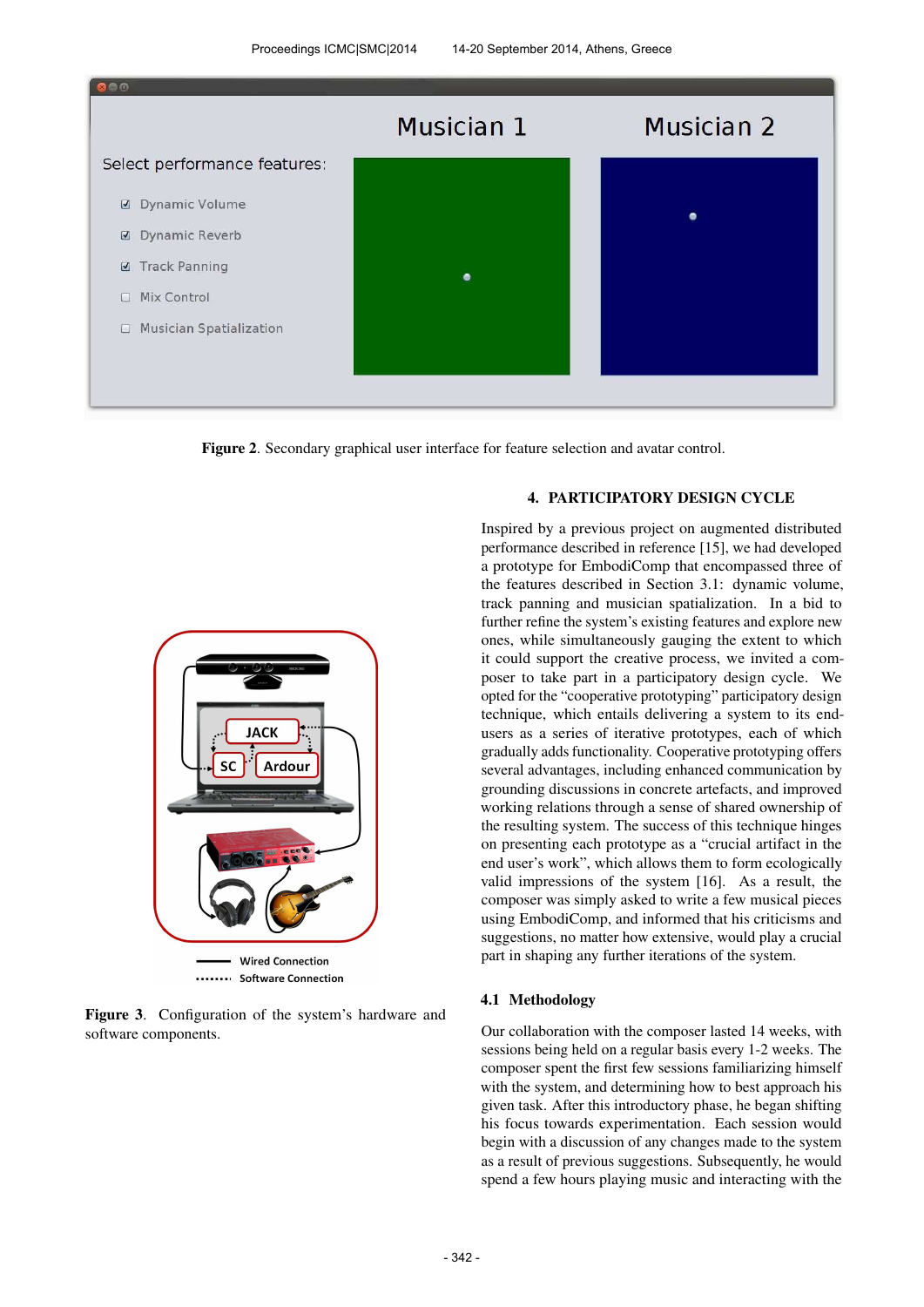system. During this exploratory stage of the session, the composer would typically record his impressions in pointform notes, while we provided our assistance on demand, and only in a technical capacity to resolve any glitches with the system, or make clarifications. Afterwards, a discussion would be held, allowing the composer to share the notes he had made, and describe how our prototype could be improved for the following week's session. The composer would then take a few days to expand on the ideas contained in his notes, before sending us a full report that typically included additional details and explanations for his recommendations, and comments on the progress of the pieces thus far. In the final weeks, as the composer determined the system to have reached a satisfactory state and, with fewer recommendations to make, he began to immerse himself fully in the process of composition.

#### 4.2 Outcomes

In addition to making recommendations for improving existing features, the composer was the source behind new additions to EmbodiComp. For instance, he introduced the idea behind the mix control feature, and was in large part responsible in shaping the dynamic reverb feature. He also made extensive recommendations to help improve the system's overall sound quality, the design of the graphical user interface, and the animated avatars.

In a final report summarizing his experience with our system, the composer found that embodied interactions lent themselves particularly well to seamless experimentation with various mix settings, which, in turn, helped facilitate the process of composition. He explained that he previously had a tendency to avoid the post-composition mixing process:

*"Almost every musician I know these days has some sort of recording software on their computer, and thus has the ability to record and produce multi-track recordings at home. Personally, I find all the clicking and computerbased activity in this to drain my creative energy and make the process frustrating."*

In contrast, however, he found the ability to compose and mix simultaneously to be particularly beneficial:

*"Using the performance system here, I was able to get some great solutions for these issues without having to do anything other than play my music in real time, and move my body a bit. I was easily able to see which tracks sounded best panned left, or right, or in the center; I was able to hear which textures were better off in the foreground, and which sounded better off more "distant", perhaps with a hint of reverb; I was able to iron out how two musical ideas interacted one on one, and then with a slight 90 degree turn, could hear how it then sounded with a third musical idea in the mix. "*

The composer further detailed how certain features proved to be particularly well-matched to specific stages of the compositional process:

*"Other than dynamic manipulations to volume and reverb, the three features I worked with also provided a logical succession for the creative process. Track panning allows the ability to work on ideas one on one, by cutting out*

*one of the 3 musicians with a simple torso pivot. The mix control brings all 3 players into the mix, but with the ability to pan your own part around to see how everything is blending/working together. Then the spatialization is a good final step, fleshing out the music ideas into their own space within the panning, and hearing how it works in a situation that will sound closer to the eventual desired final product (be it a live performance or a recording)."*

In summary, the composer had a positive impression of the overall system:

*"In conclusion, the features that this system offered were fun, useful, and helped me come up with new musical and production ideas."*

However, he also offered important criticisms, explaining, for instance, that the system's current motion tracking technique may prove inadequate for instruments that require musicians to be seated, such as the keyboard. Furthermore, he anticipated that the lack of precise, numerical representation of the various levels effected by the system features might make it more difficult to correctly re-create the mix when working on the final, polished product.

# 5. FUTURE WORK

The participatory design cycle we held with the composer was beneficial in helping improve our system, and shedding some light on its potential for facilitating mixing and composition. However, we would like to further validate the generalizabilty of this collaboration's outcome, and determine whether the idea of embodied interaction for mixing and composition is one that a broader set of users would also find advantageous. As such, we hope to conduct formal user experiments in order to investigate further improvements, and explore the possibility of supporting new features.

Furthermore, our current prototype only supports two prerecorded tracks in addition to the instrument being played by the user. As elaborate compositions can involve a far greater number of instruments, we would like to expand our system to allow for more complex pieces. This would require updating our current features to support various spatial arrangements of the user in relation to an increasing number of virtual band members, each associated with a pre-recorded track.

Finally, as per the composer's criticism, we would like our system to better accommodate seated musicians. The current implementations of the dynamic volume and dynamic reverb, which respond to motion, and even features such as track panning or musician spatialization, which rely on body orientation, cannot be used to their full potential by such musicians. Therefore, we wish to investigate alternative embodied gestures as input for these features, while still maintaining a reasonably clear mapping to the resulting auditory output.

# 6. CONCLUSION

A system that leverages embodied interactions for simultaneous mixing and composition was developed. Embodi-Comp differs from the ubiquitous digital audio workstation paradigm in its reliance on a "band performance" metaphor,